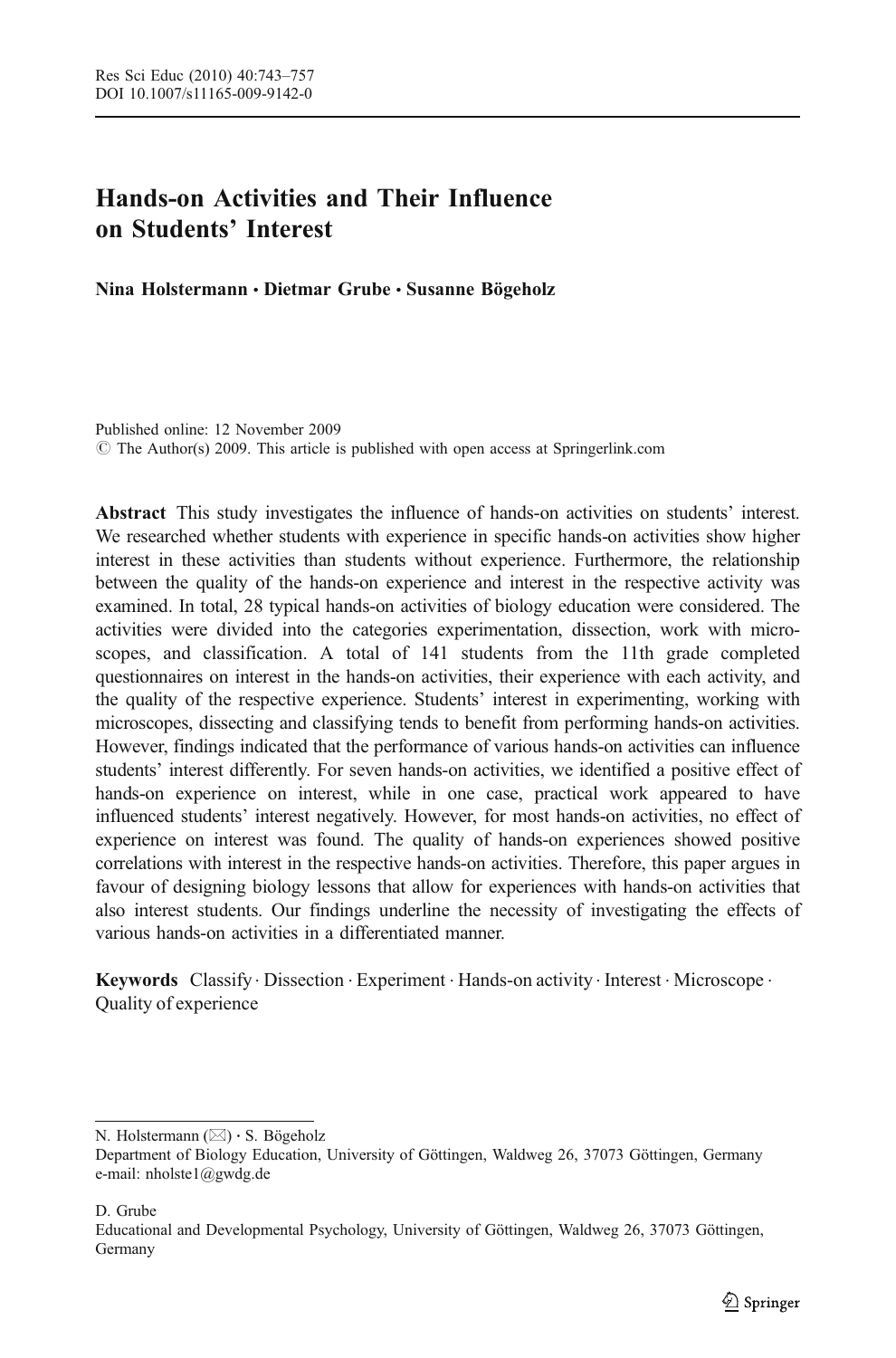#### Introduction

In many Western developed countries, a decline in students' interest in science and in the recruitment of students to science studies has been noticed (EU [2004\)](#page-13-0). This decline in interest applies not only for 'hard' science subjects, such as physics and chemistry; students' interest in biology also tends to decrease from primary to secondary school (Löwe [1992\)](#page-13-0). The perceived lack of relevance of the science curriculum is seen as one reason for adolescents' low interest and their lack of motivation to pursue science in higher education (Sjøberg and Schreiner [2005\)](#page-14-0). Furthermore, being a scientist may have become a less attractive career aspiration for young people in modern societies (Sjøberg and Schreiner [2005\)](#page-14-0). In order to counteract the existing decline in interest and to motivate adolescents to pursue science in higher education, it is important to investigate situational factors that might spark or hold students' interest in science topics as well as their interest in working scientifically. The current investigation aims to contribute to this important issue by comparing the effects of various hands-on activities on students' interest. In particular, two research questions are addressed in this paper. The first addresses whether performing hands-on activities in biology classes can influence students' interest in these activities, while the second focuses on the relationship between the quality of hands-on experiences and interest in the respective activities.

In general, conducting hands-on activities in biology classes; for example, in field or laboratory settings, is widely recommended by educational authorities like the National Association of Biology Teachers (NABT [2005](#page-13-0)). Hofstein and Lunetta ([2003\)](#page-13-0) claimed that there was a failure in science education to examine the effects of various school science experiences on students' attitudes. They argued that investigating the influence of experience on adolescents' attitudes would be important for science education, since experiences that promote positive attitudes could have very beneficial effects on students' interest and their learning. However, what do we know nowadays about interest and in particular about the influence of hands-on activities on students' interest?

Interest is often defined as a content-specific person-object relationship that emerges from an individual's interaction with the environment (Krapp [2005;](#page-13-0) Schiefele [1991](#page-13-0)). Interest is an important variable in the school context, as it can influence students' levels of learning, their academic performance and the quality of their learning experience (cf. Hidi and Renninger [2006;](#page-13-0) Schiefele [1991;](#page-13-0) Schiefele et al. [1993](#page-14-0)). Practical work, or so-called hands-on experience, is one situational factor that is often assumed to evoke students' interest and to motivate them to learn science (Bergin [1999](#page-13-0)).

Hands-on in general means learning by experience. Students handle scientific instruments and manipulate the objects they are studying (Rutherford [1993\)](#page-13-0). It is assumed that working in a hands-on way provides a more realistic and exciting experience of the content (Franklin and Peat [2005](#page-13-0); Nott and Wellington [1996](#page-13-0)). Most empirical studies provide evidence for the assumption that conducting hands-on activities leads to positive motivational outcomes. For instance, Middleton ([1995\)](#page-13-0) asked teachers and students to distinguish what they believe makes mathematics classes motivating. Both groups referred, besides other factors, to hands-on aspects as facilitating motivation. Similar results have been found for biology classes. Vogt et al. [\(1999](#page-14-0)) investigated how interesting specific phases of the biology lesson were perceived to be by students. Phases that contained topics of relevance for students or practical work, for instance conducting experiments or working with microscopes, were rated as highly positive. Similarly, Renner et al. ([1985\)](#page-13-0) interviewed students about their feelings regarding learning activities like laboratory work. They identified laboratory work as being 'interesting' as compared to other more 'boring'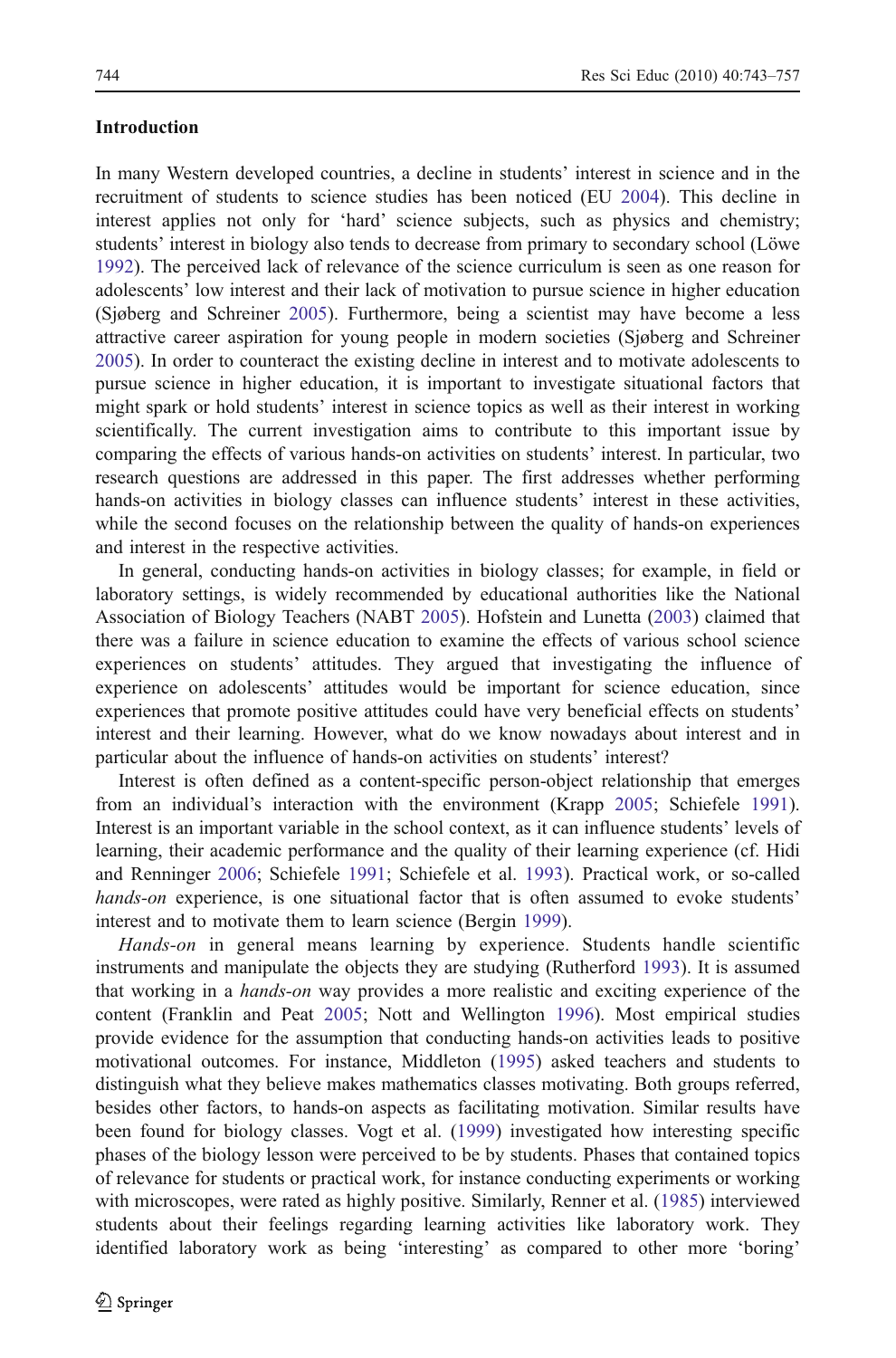instructional formats like watching films or listening to the teacher. Thompson and Soyibo ([2002\)](#page-14-0) presented students with two different conditions within their chemistry classes. The experimental group was taught electrolysis for nine lessons by a mixture of lecture, teacher demonstration, class discussion and practical work in small groups. In the control group, the practical work was substituted by teacher demonstrations. After the treatment, the experimental group showed more positive attitudes towards chemistry, measured by indicators such as enjoyment of chemistry and interest in chemistry inquiry, than the control group. Ato and Wilkinson ([1986\)](#page-13-0) compared students from schools with a high level of science equipment usage to those from schools with low science equipment usage. The former group showed higher leisure interest in science as well as more positive attitudes towards scientific inquiry and towards scientists. No difference was found between the two groups regarding their enjoyment of science and science lessons, their attitudes towards science practical work and their career interest in science. However, there is also evidence that adolescents may be over-challenged when autonomous problem-solving is required during hands-on activities. Especially students who are not used to open laboratory work were found to be low in confidence regarding aspects of practical work that require analysis and critical thinking (cf. Haigh [1993\)](#page-13-0).

What appear to be still lacking in science education are studies investigating the effects of various school science experiences on students' attitudes. The current investigation contributes to this issue by examining how specific hands-on experiences influence students' interest in these activities. Since most empirical studies indicate that practical work is beneficial for students' motivation, we hypothesised that in general, students with experience in hands-on activities will show higher interest in these activities than students without experience. However, most of the previous studies focused on practical work in general and did not look for differences between particular hands-on activities. This constitutes a shortcoming in research, since there is a large amount of diversity in hands-on activities. Different activities make various demands on students. For instance, practical work can differ with regard to the level or type of inquiry involved and students' involvement in planning the activity (cf. Lumpe and Oliver [1991\)](#page-13-0). Hands-on activities can also vary in terms of time allowed for them, teachers' organisational skills, or the social and emotional climate of the class (Gardner and Gauld [1990\)](#page-13-0). In order to give consideration to the diversity of hands-on activities, we specifically looked at individual hands-on activities in order to detect possible differences between them. A particular focus was placed on four categories of hands-on activities that are typically conducted in biology lessons, namely experimenting, conducting dissections, working with microscopes, and classifying creatures.

Our second research question focused on the relationship between the quality of students' hands-on experience and their reported interest in the activity. Gardner and Gauld [\(1990\)](#page-13-0) argue that doing practical work does not, in itself, foster scientific attitudes. Rather, the quality of students' experiences during practical work is decisive (Gardner and Gauld [1990](#page-13-0)). The quality of experience is assumed to be a subjective experience of constitutional and environmental characteristics in terms of dimensions such as affect, activation, cognitive efficiency and motivation (Moneta and Csikszentmihalyi [1996;](#page-13-0) Schiefele [1991\)](#page-13-0). The quality of experience during task completion is an important factor for the development of students' intrinsic motivation (Krapp [2005](#page-13-0)). Interest development will occur if a person experiences his or her actual engagement on the basis of cognitive-rational and emotional evaluations in a positive way (Krapp [2005](#page-13-0)). Therefore, interest will be strengthened when a person experiences a learning activity as enjoyable, pleasant, stimulating and important. On the other hand, repeated negative experience might also influence individual interests; for instance when students feel sad, passive or lonely or even fail a task (Schiefele [1991;](#page-13-0) Todt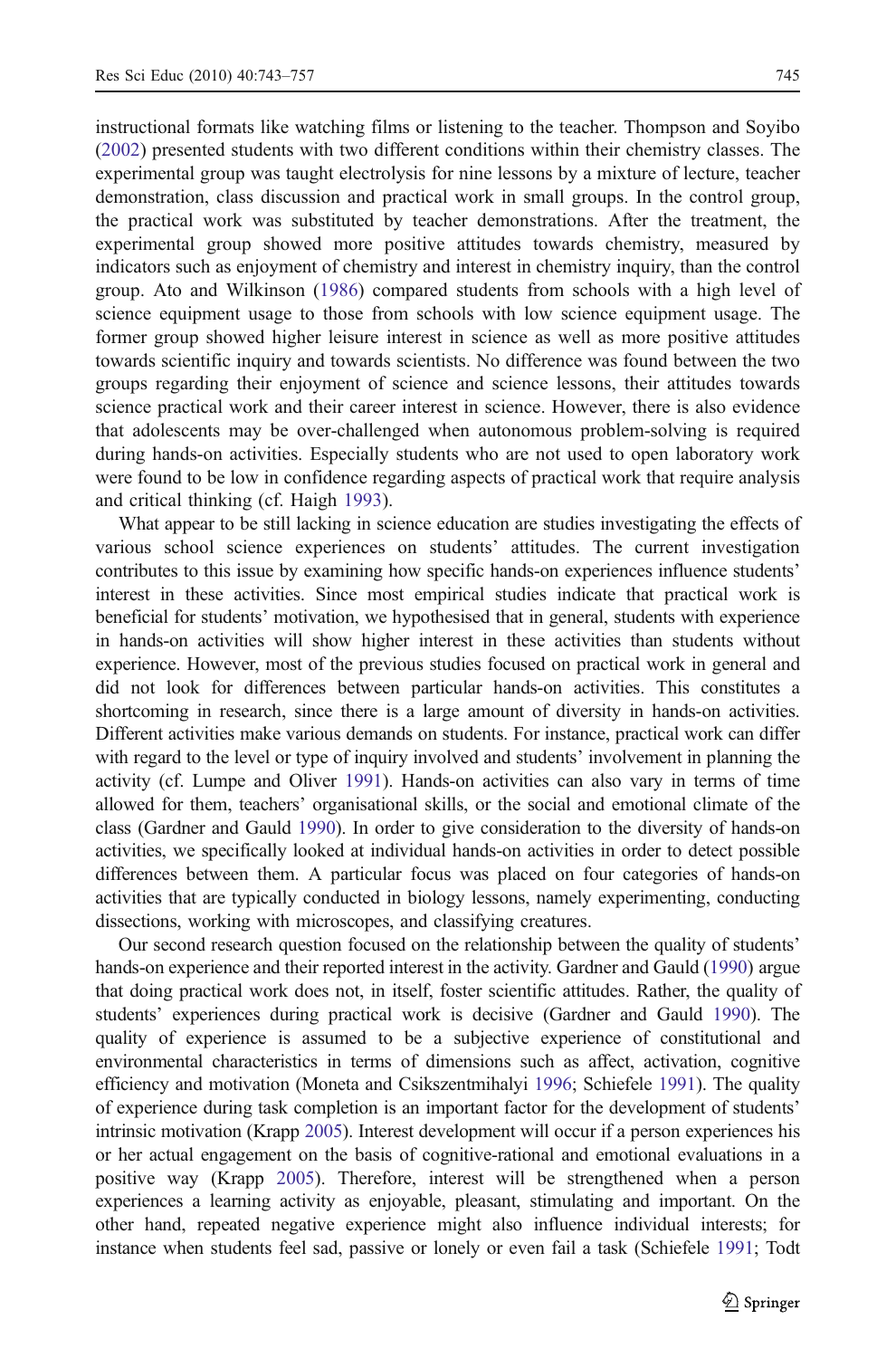[1995](#page-14-0)). Underlining this assumption, empirical studies found negative correlations between negative emotions (e.g. hopelessness) and study interest, while positive emotions such as enjoyment correlated positively with students' interest and intrinsic motivation (Pekrun et al. [2002](#page-13-0); Schiefele [1991](#page-13-0)). In line with these empirical findings and the theoretical assumptions, we expected interest in the activity to be higher the more positively the hands-on activity was perceived by students. Again, we specifically looked at individual hands-on activities from the four categories in order to detect possible differences between them.

### Method

#### Participants and Procedure

The sample of this cross-sectional study consisted of 141 grammar school students of the 11th grade ( $M_{\text{ave}}$ =16.4, SD=0.57; 48% male). Participants were recruited from 14 classes of five grammar schools in the North of Germany. Within their regular biology education classes, half of the students in each class were selected randomly and completed a questionnaire on their interest in various hands-on activities, their experience with each hands-on activity and the quality of the respective experience. At the same time, the remaining adolescents filled out another questionnaire for research purposes, which was of no relevance for the current study.

#### **Instruments**

Since an object of interest can be defined by the content *and* the activities involved (cf. Gardner [1985;](#page-13-0) Hoffmann [2002](#page-13-0)), we conceptualised interest in a two-dimensional way: Following Hoffmann ([2002\)](#page-13-0), hands-on activities were systematically combined with academically relevant domains. Typical domains of secondary school biology education were included, namely cytology, botany, zoology, human biology and ecology. Within these domains, we focused on categories of hands-on activities which are typically conducted in biology education classes, namely experimenting, dissecting, working with microscopes and classifying creatures. However, for some combinations of domain and category it was not possible to create a reasonable item, for instance for the domain 'human biology' with the category 'classifying'. 'To carry out experiments with plants (e.g. on factors affecting germination and growth...' was a typical item that belonged to the domain 'botany' and the category 'conducting experiments'. For each of these examples of biology practice, students rated their interest, their experience and the quality of their experience: Participants estimated on a four-point Likert scale whether the particular activity was interesting for them ('...is interesting for me';  $0 =$  disagree,  $1 =$  partially agree,  $2 =$  mostly agree,  $3 =$ agree). In addition, they marked for every item their experience with the particular activity (*T* have never done ...  $\cdot$ ; 0 = agreement, 1 = disagreement). Finally, only those students with experience in a specific hands-on activity were asked to rate the quality of their experience with the respective hands-on activity on a four-point Likert scale  $(T \text{ have already done} \dots I)$ experienced it as';  $0 = \text{very negative}, 1 = \text{negative}, 2 = \text{positive}, 3 = \text{very positive}.$ Originally, 47 hands-on activities were developed following the above-described procedure of combining domains with categories of hands-on activities. Since test statistics are more robust if samples of a similar size are compared, and as our intention was to analyse 'typical' hands-on activities of biology education, only those activities were considered for analyses with which more than 25% and less than 75% of the adolescents had indicated having experience. However, none of the activities investigated had been experienced by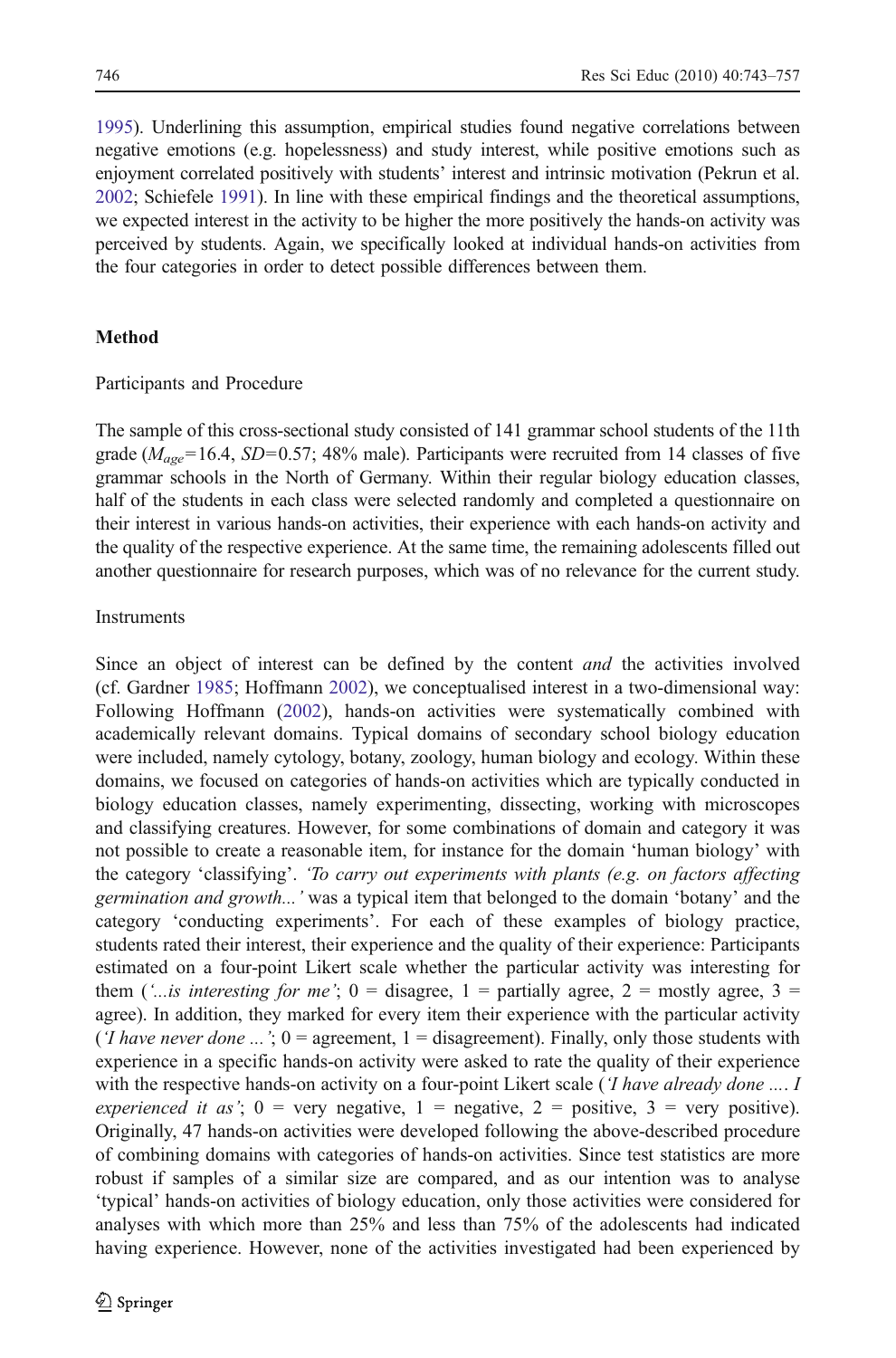more than 75% of the students. Our final 28 examples of biology practices were allocated to the categories experimenting (nine items), dissecting (3), working with microscopes (8) and classifying creatures (8).

#### Data Analysis

To investigate whether performing a hands-on activity had influenced students' interest in this activity, we compared the degree of interest between students with experience in a specific activity and students without such experience by means of  $t$ -tests. If a  $t$ -test shows a significantly higher interest for students with experience in a specific hands-on activity, this may indicate that the experience of hands-on activities has positively influenced their interest. However, an influence of interest on experience would be equally consistent with this finding. For example, students who are interested in an activity might be more likely to seek out situations in which they have the opportunity to perform that activity. For the school context, this interpretation can be mostly ruled out. Interests of individual students do not usually influence whether and which hands-on activities are performed at school. Both interested and less interested students carry out the same hands-on activities. Therefore, we assumed a unidirectional influence of experience in a specific activity on interest in the respective activity.

However, differences in interest between students with and without experiences could alternatively be based on other 'common' factors: For instance, a dedicated teacher may provide students with both higher degrees of interest and more occasions to perform activities. Since common factors should rather exert their impact on interest in a broader range of hands-on activities, we controlled for such factors by conducting an analysis of covariance (ANCOVA) considering the overall interest score (= mean of all interest ratings of a subject) as a covariate.

To investigate the relationship between quality of experience and interest, bivariate correlations were calculated between the reported quality of a specific hands-on experience and students' interest in this activity.

#### **Results**

The four tables provided in the appendix show the findings on the item level differentiated for the categories experimentation (Table [2\)](#page-9-0), dissection (Table [3](#page-10-0)), microscopy (Table [4](#page-11-0)) and classification (Table [5\)](#page-12-0). Each table contains data about how many students indicated experience with a specific hands-on activity and about the level of mean interest in this activity for students with and without experience, respectively. In addition, the results of t-tests, ANCOVAs and correlation analyses are provided for every item.

Relationship Between Experience and Interest

Experimentation T-tests indicated a positive influence of experience on interest for two of nine items on experimentation (see Table [2](#page-9-0) in the appendix). Students who had carried out experiments on detection of photosynthesis products and on osmotic reactions indicated more interest in these activities compared to students without experience. The results of the covariance analysis supported the notion of a direct influence of experience on interest in these contexts. However, the mean effect size of all nine items on experimentation (cf. Table [1](#page-5-0)) indicated that students' interest in experimentation did not considerably increase through hands-on activities in general (cf. Cohen [1992\)](#page-13-0). The standard deviation of the effect size pointed to large differences between the effects of individual activities on interest.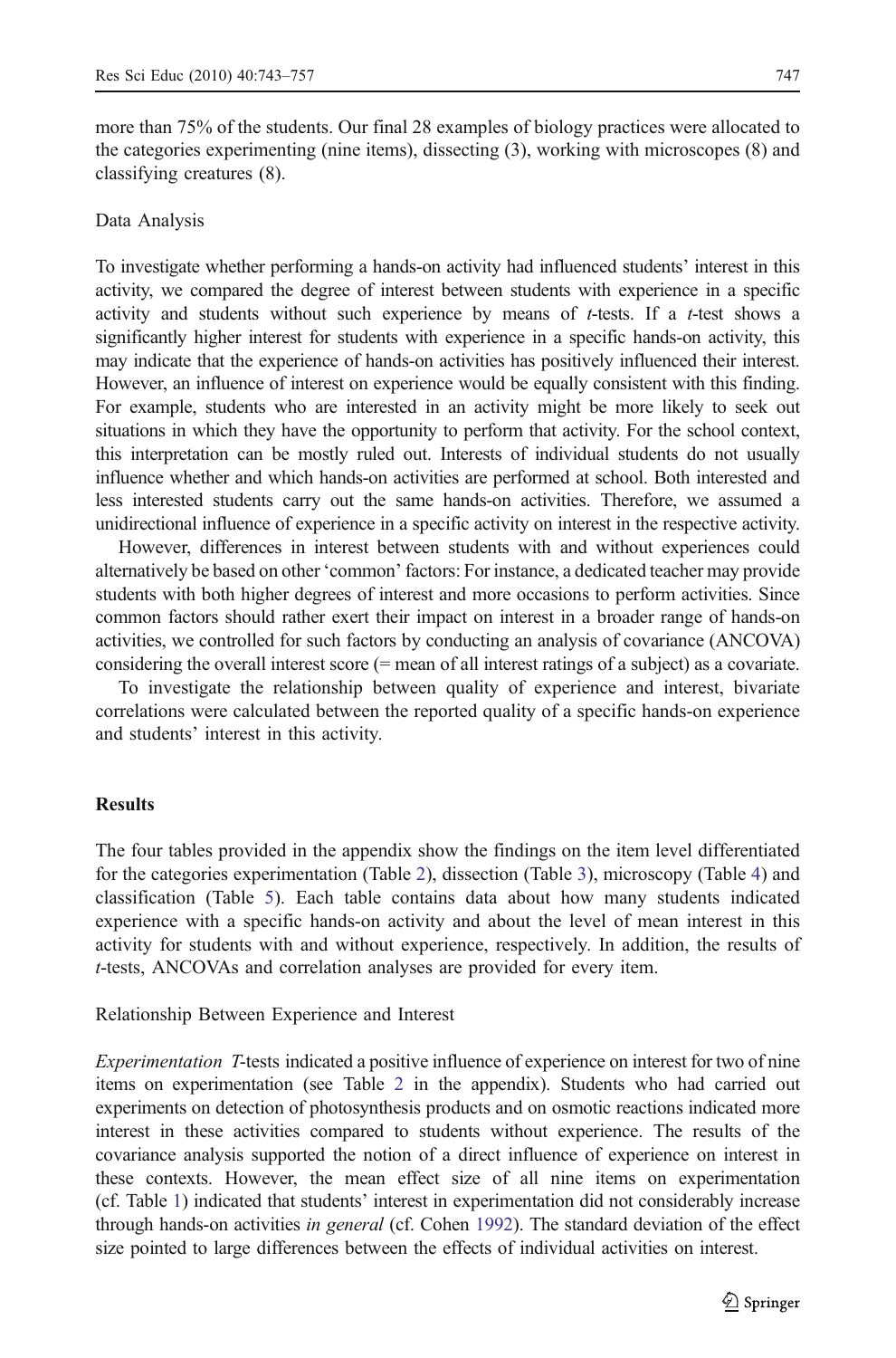<span id="page-5-0"></span>Dissection The results of the *t*-tests regarding dissections revealed a significant difference in interest between students with and without experience for one of three activities. Adolescents who had already dissected pig organs (see Table [3\)](#page-10-0) showed higher interest in this activity compared to adolescents without experience. Again, the results of the covariance analysis supported the results of the t-tests. The mean effect size of the three items (cf. Table 1) indicated a small effect between experience in dissecting and interest in dissecting (Cohen [1992](#page-13-0)).

Microscopy With regard to microscopy, t-tests showed significant differences for three of eight items (see Table [4](#page-11-0)). Students who had looked at cross sections of leaves and single parts of plants, e.g. stomata, reported higher interest in these activities than students who had not done this before. In addition, students who had analysed oral mucosa cells under the microscope showed less interest in this activity compared to those without experience. Covariance analysis confirmed the relationship between experience and interest for the items on mucous membrane and cross sections. However, when the covariate was considered for the item on stomata, the significant difference in interest between students with and without experience disappeared. In this case, differences in interest between the groups with and without experience could not be interpreted in terms of influences of particular experience on interest. A mean effect size of  $d=0.09$  (cf. Table 1) indicated that there was no general effect of experience with microscopes on interest in examining something under the microscope (Cohen [1992\)](#page-13-0). The standard deviation suggested huge differences between the effects of individual activities on interest.

Classification T-tests indicated a positive influence of experience on students' interest for two of eight items on classification. Students who had experience with classifying butterflies and had developed classification keys for plants reported higher interest in these activities (see Table [5\)](#page-12-0). The covariance analysis confirmed these results for both items. The mean effect size for all items of this category (cf. Table 1) indicated a small effect (Cohen [1992\)](#page-13-0). Regarding the activities given in our questionnaire, there was a general tendency for experience with classification to influence students' interest in classification positively.

In sum, the positive influence of hands-on activities on students' interest cannot be generalised to every activity. However, Fig. [1](#page-6-0) shows the mean interest in experimenting, dissecting, working with microscopes and classifying for students with and without experience in comparison. Students' interest in these categories of hands-on activities seems to benefit from performing hands-on activities.

Relationship Between Quality of Hands-on Experience and Interest

The findings concerning the relationship between the perceived quality of hands-on experience and interest are presented in Tables [2](#page-9-0), [3](#page-10-0), [4](#page-11-0) and [5.](#page-12-0) For the items on

Table 1 Mean effect size and standard deviation with regard to the influence of experience on interest for experimentation, dissection, microscopy and classification

| Category                     |     | <i>SDd</i> |
|------------------------------|-----|------------|
| Experimentation (nine items) | .16 | .28        |
| Dissection $(3)$             | .24 | .21        |
| Microscopy $(8)$             | .09 | .33        |
| Classification (8)           | .21 | .26        |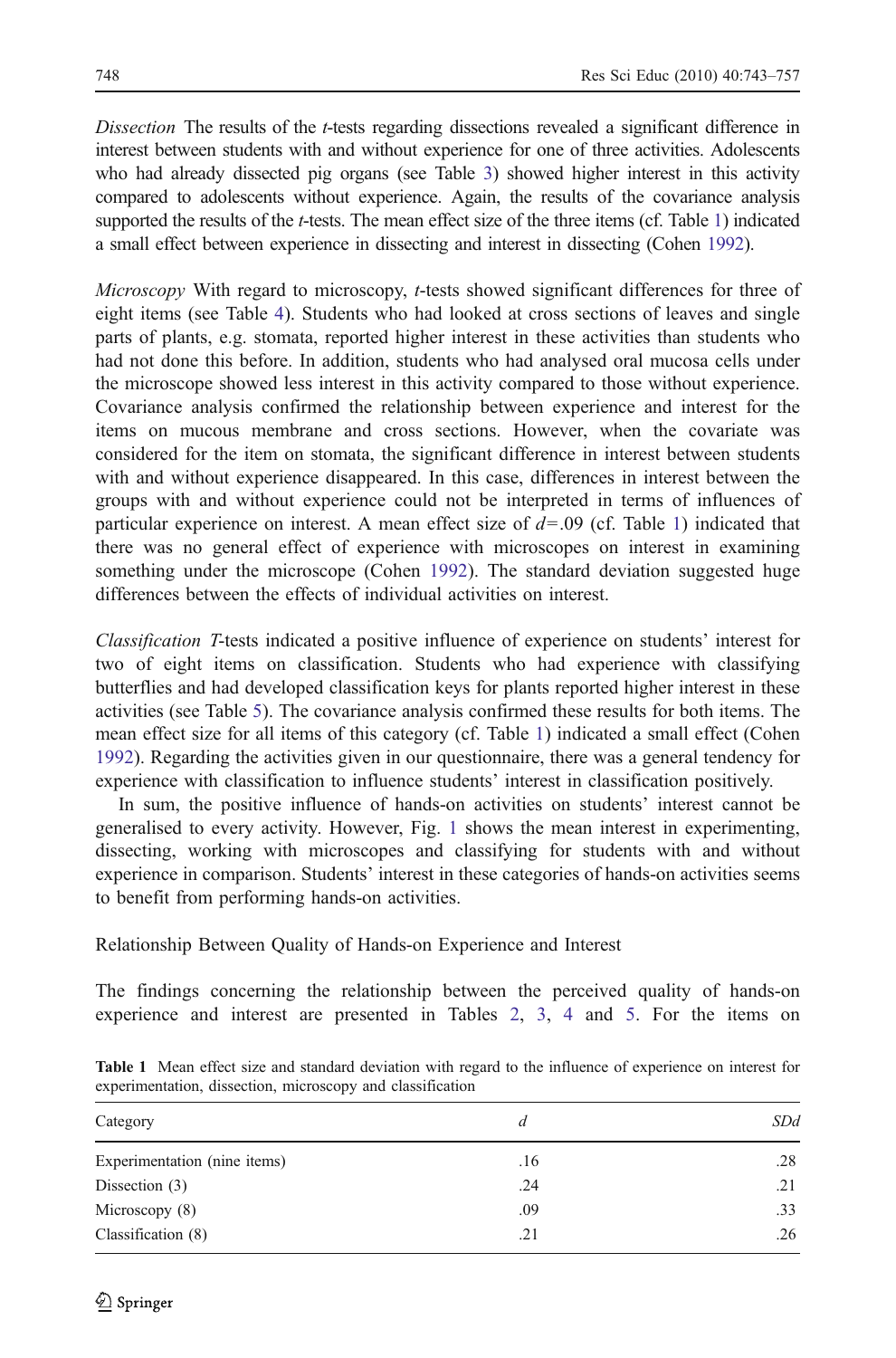<span id="page-6-0"></span>

Fig. 1 Mean interest in experimenting, dissecting, working with microscopes and classifying for students with and without experience

experimentation, the correlation coefficients between the quality of experience and the reported interest ranged from  $r = .44$  to  $r = .84$  ( $p < .01$ ). Regarding the items on dissection, the coefficients lay between  $r=0.61$  and  $r=.88$  ( $p<0.01$ ). Similarly, the correlation coefficients for the items on examining something under the microscope ranged between  $r = .53$  and  $r = .79$ . All correlations for this hands-on activity appeared to be significant ( $p < .01$ ). Correlation analysis between the quality of experience and interest relating to classifying creatures showed values between  $r=.56$  to  $r=.72$  ( $p<.01$ ). In sum, the more positively adolescents had experienced experimenting, conducting dissections, working with microscopes and classifying creatures, the more interest they reported in these activities.

## Discussion and Implications

This study was designed to investigate whether experience with hands-on activities can influence students' interest in these activities. To explore possible differences between particular hands-on activities, we used concrete examples of biology practices. In general, we had hypothesised that students with hands-on experience were likely to report higher interest in the respective activity than students without experience. In line with our expectation, for seven specific hands-on activities we found a positive influence of experience on students' interest in the respective activity. However, our findings appeared to be more ambiguous than expected. In most cases (for 20 items), we did not detect any significant differences in interest between adolescents with experience and those without. In one case, we even found a negative effect of practical work on students' interest. Therefore, our findings underline the importance of looking more closely at the diversity of experiments, dissections, microscopies and classifications. For instance, experimentation did not in general promote students' interest, but it seems that there are certain experiments that have the potential to do so. Although the positive influence of hands-on activities on students' interest cannot be generalised to every activity, our findings indicate that interest in a hands-on activity seems to benefit from performing the activity in a considerable number of cases (cf. Fig. 1). Moreover, the mean effect sizes of the four categories all appeared to be positive, even though they showed at most a small effect of hands-on experience on students' interest according to Cohen's ([1992\)](#page-13-0) classification ( $d_{experiment}$ =.16;  $d_{dissect}$ =.24;  $d_{microscopy}$ =.09;  $d_{classify}$ =.21). While mean effect sizes of the categories showed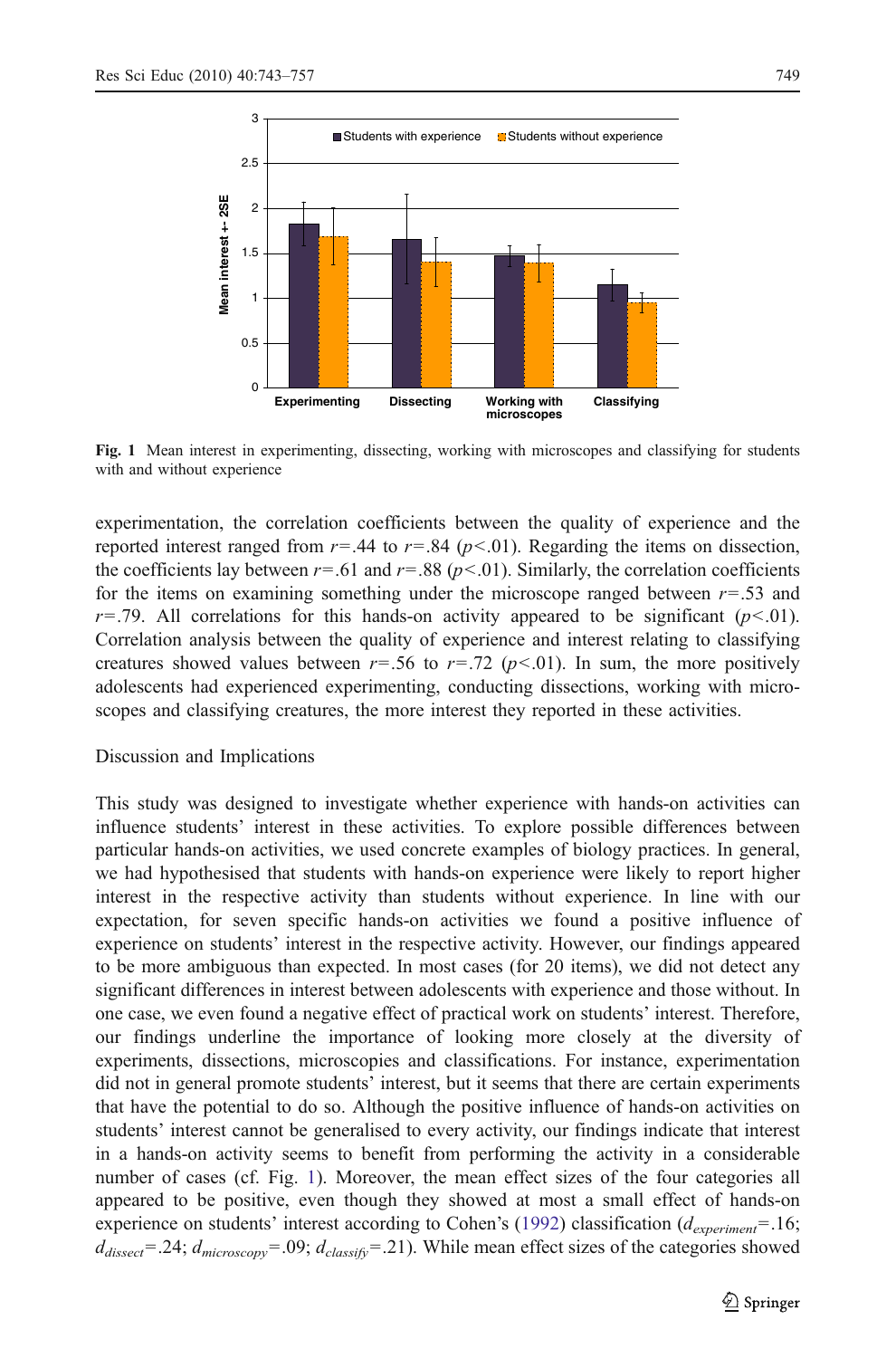a relatively small range (see above), the differences in effect sizes of particular activities within each category appeared to be of importance  $(d_{experiment}: -23-67; d_{dissect}: .08-.47;$  $d_{microscopy}$ : −.34–.54;  $d_{classifi}$ : −.01–.70).

However, what do those activities that influenced students' interest positively have in common? It is striking that many of those activities that promoted interest dealt with plants; for instance developing a classification key for plants, detecting starch in leaves or looking at stomata under the microscope. Since it is known that students of the age range under study are less interested in plants than in, for instance, human biology (e.g. Holstermann and Bögeholz [2007](#page-13-0)), this finding seems surprising at first glance. However, looking at the level of interest of students without experience, we see that inexperienced adolescents indeed show less interest for activities dealing with plants; for example, looking at stomata under the microscope, than for activities dealing with human beings; for example, using the microscope to look at mucous membrane of the mouth. By contrast, students with experience estimated the microscopy of both objects to be of similar interest for them. The differing level of knowledge might be a possible explanation of this finding. Inexperienced students do not really know the activity and can therefore only estimate how interesting this activity or topic is for them. On the other hand, experienced students can make an informed judgement about their interests, since they know that both activities are alike. Additionally, it might be easier to raise students' level of interest if they are less interested in a particular hands-on activity before conducting it than if they are already highly interested in the activity.

Our second research question dealt with the relationship between the quality of experience and interest in the respective activity. Findings from the correlation analysis between the quality of hands-on experience and interest showed that for each hands-on activity, students' level of interest was higher the more positively the hands-on activity had been perceived. These findings support the theoretical position that the quality of experiences is essential for interest development (cf. Todt [1995](#page-14-0)). However, what factors lead hands-on activities to be perceived as positive or negative? This question can be answered by analysing the intrinsic quality of a specific hands-on activity. The extended model of learning motivation provides a theoretical framework by distinguishing consequence-related incentives and activity-specific incentives. While consequencerelated incentives refer to future events that are expected to happen when the action is finished successfully, activity-specific incentives refer to the (emotional) experiences while performing an activity regardless of its consequences (cf. Rheinberg et al. [2000](#page-13-0)). Activity-specific incentives are assumed to influence the quality and the level of learning motivation. They are inherent to an activity and lead this activity to be perceived positively or negatively by a person (Rheinberg et al. [2000](#page-13-0)). Therefore, the concept of activity-specific incentives can be used to explain the intrinsic quality of a particular hands-on activity. As an example, in a follow-up study, we investigated the activityspecific incentives of dissecting pig organs, since our findings had indicated a high potential of this activity to spark students' interest. A total of 122 university and secondary school students ( $M_{age}$ =20.6, SD=4.1; 27% male) completed an open-ended questionnaire about the activity-specific incentives of dissecting. After participants had completed the dissection of a pig's heart or lung, they were asked what they had liked in particular about dissecting and what they had not liked about the activity. Since multiple incentives could be specified by each participant, a total of 473 statements was obtained, with 316 positive and 157 negative activity-specific incentives. Two researchers categorised students' statements independently from each other, and subsequently revised the category system together until they reached a consensus. For instance, students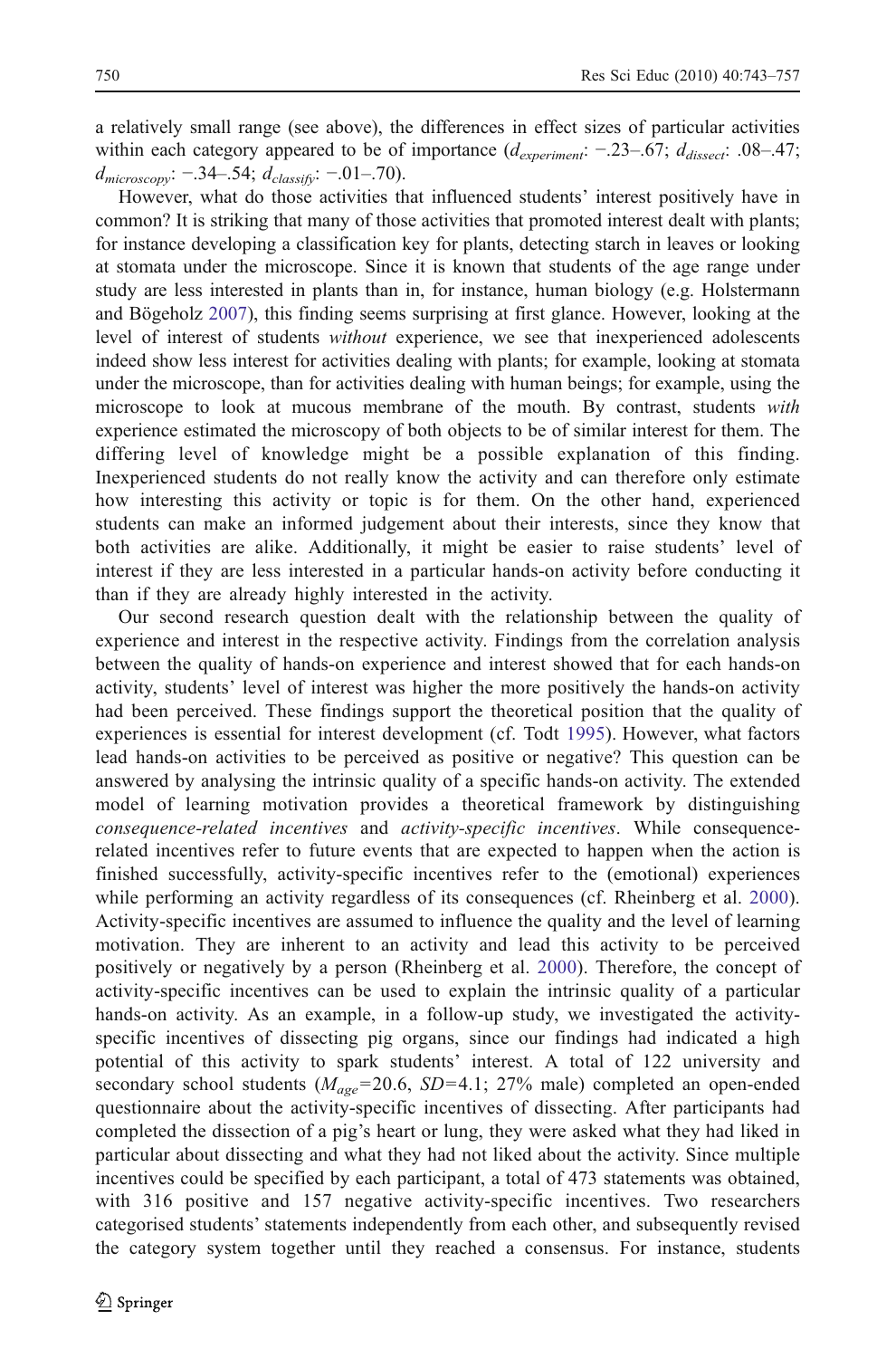reported that they liked hands-on aspects of dissecting like touching  $(n=15^1)$  or cutting  $(n=32)$ . However, they also reported minds-on aspects of dissections. For instance, they liked to recognise structures  $(n=12)$ , to learn something  $(n=14)$  and to understand the underlying mechanisms  $(n=11)$  while working on the organ. Considering such activity-specific

incentives of hands-on activities, teachers might be able to design practical biology lessons that spark students' interest in hands-on activities. For dissections, this could mean that at least every student should have the chance—if he or she wishes—to touch the object and cut with a scalpel by him or herself. Additionally, it seems to be beneficial for students' motivation during dissection to combine hands-on aspects with minds-on aspects.

In conclusion, our findings suggest that—although there are differences—many hands-on activities offer the potential to positively influence students' interests in the activities. As we examined concrete examples of biology practices, teachers can derive detailed information from our study regarding how particular activities on average affect students' interest. By providing the opportunity to conduct a particular hands-on activity, teachers may influence students' interests in the activity positively (cf. Bergin [1999](#page-13-0)). Findings from our study can also inform discussions on how science curricula might integrate hands-on activities in order to meet the interests of learners. In particular, those hands-on activities that were identified as significantly raising students' interest should be considered in biology classes. By contrast, a decrease in interest through experience does not imply, for instance, that using the microscope to look at mucous membrane should no longer be applied in schools. Rather, it would be important to evaluate ways in which the microscopy of mucous membrane might be made an interesting activity that is positively experienced by the students. For instance, feelings of rejection or disgust with regard to mucous membrane might work as intrapersonal barriers for students' interest development (cf. Bixler and Floyd [1999\)](#page-13-0). By creating a scientific atmosphere and allowing representative prior experiences, a reduction in negative feelings may be reached even before conducting the activity itself (cf. Gropengiesser and Gropengiesser [1985](#page-13-0)). However, promoting interest cannot constitute the only reason why students should perform hands-on activities. Examining the mucous membrane under the microscope also leads to a more realistic view of the mucous membrane and helps students to imagine what human cells look like.

By considering the positive mean effect sizes of the four hands-on categories, a small but positive influence of experience in dissecting and classifying on students' interest in these categories may be assumed. Since our findings point to the crucial role of the quality of experience, teachers should create biology lessons that allow experiences with hands-on activities which are experienced positively by the students. The investigation of activityspecific incentives gives an indication of relevant factors. In general, educators should provide an adequate level of difficulty to challenge students without overburdening them (cf. Haigh [1993\)](#page-13-0). The high relevance of working scientifically ought to be illustrated to adolescents by conducting hands-on activities by themselves (cf. Sjøberg and Schreiner [2005\)](#page-14-0). The use of particular hands-on activities to attract students' interest in practical work might be a first step to counteract the decline of students' interest in biology and to motivate adolescents to pursue biology in higher education (cf. EU [2004;](#page-13-0) Löwe [1992\)](#page-13-0).

Acknowledgement This research was supported by a grant of the German Research Foundation (DFG). We gratefully acknowledge the research assistance provided by Silke Vogel and Eva-Maria von den Benken.

Open Access This article is distributed under the terms of the Creative Commons Attribution Noncommercial License which permits any noncommercial use, distribution, and reproduction in any medium, provided the original author(s) and source are credited.

<sup>&</sup>lt;sup>1</sup> Number of students who reported an activity-specific incentive of the respective category.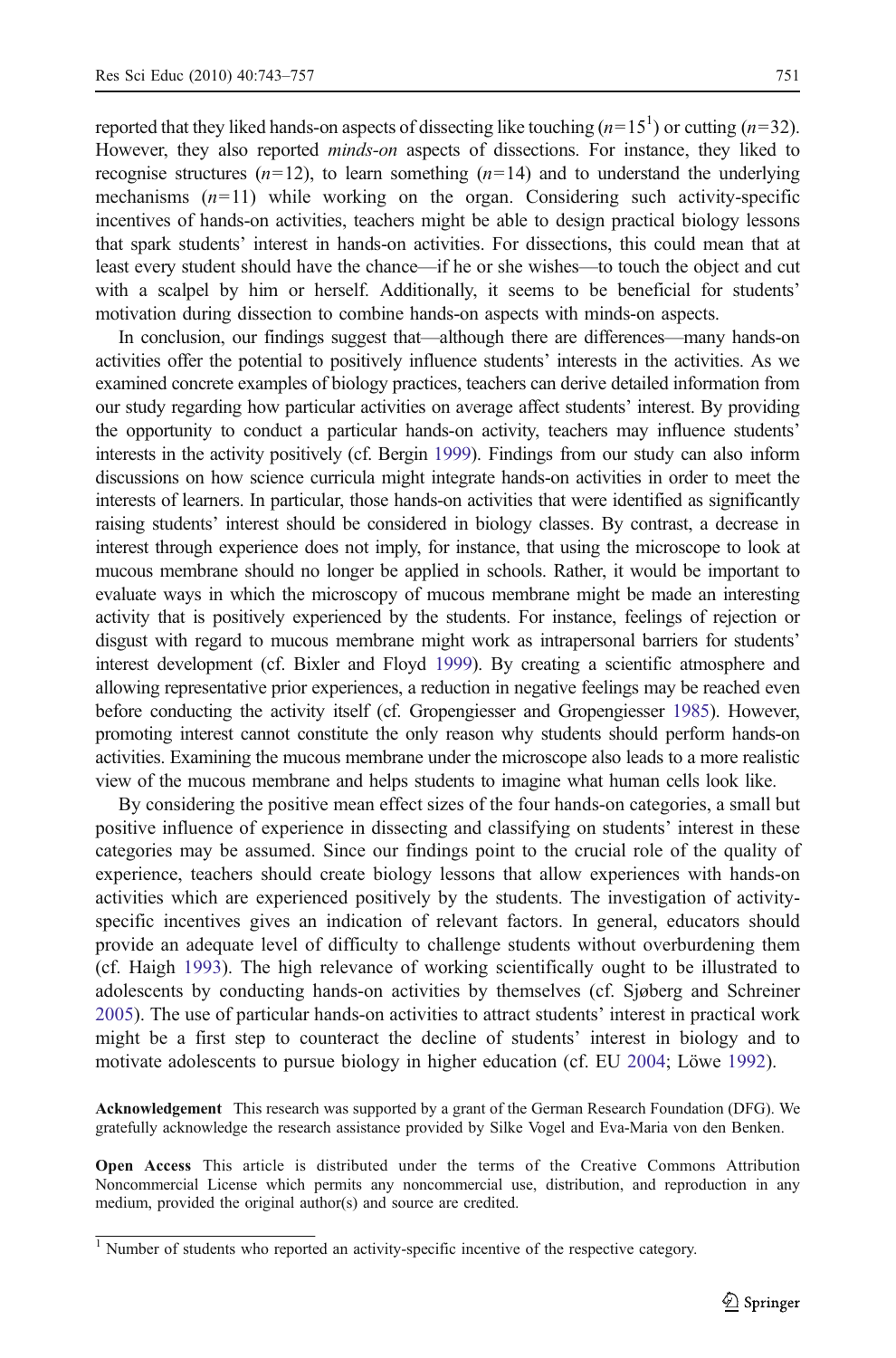<span id="page-9-0"></span>

| Item                                                                                                     | Experience | (Standard Deviation)<br>Mean Interest |                                | Comparison<br>with t-test |                     |                 | with ANCOVA <sup>a</sup><br>Comparison |                 | Correlation between quality<br>of experience and interest |
|----------------------------------------------------------------------------------------------------------|------------|---------------------------------------|--------------------------------|---------------------------|---------------------|-----------------|----------------------------------------|-----------------|-----------------------------------------------------------|
|                                                                                                          | Yes/No     | Students with<br>experience           | Students without<br>experience |                           | p                   | of              | Ŀ                                      | p               | r.                                                        |
| strenuous<br>I. To examine in an experiment how<br>exercise affects pulse and breathing                  | 79/61      | 2.15(0.74)                            | 1.89(0.93)                     | 1.84                      | $\overline{C}$      | $31 \t1.91$     |                                        | $\overline{17}$ | $44*$                                                     |
| areas of taste<br>2. To carry out an experiment on the<br>buds on the tongue                             | 74/67      | 2.18(0.70)                            | 2.15(0.89)                     | 0.23                      | 82                  | S.              | 0.06                                   | $\overline{8}$  | $.56**$                                                   |
| 3. To carry out experiments with plants (e.g. on<br>factors affecting germination and growth)            | 65/76      | 1.62(0.78)                            | 1.47(1.05)                     | 0.91                      | 36                  | $\frac{16}{1}$  | 0.07                                   | $\overline{8}$  | $.63**$                                                   |
| 4. To carry out experiments onsound localization<br>in humans                                            | 57/82      | 2.00(0.78)                            | 2.07(0.83)                     | $-0.53$                   | $\ddot{\mathrm{6}}$ | $-0.9$          | 1.40                                   | $\ddot{c}$      | $.47**$                                                   |
| 5. To detect starch as an indicator of photosynthetic<br>activity inleaves exposed or unexposed to light | 54/87      | 1.28(0.79)                            | 0.90(0.95)                     | $2.48**$                  | $\overline{0}$      | $\ddot{4}$      | $6.65*$                                | Ξ.              | $.47**$                                                   |
| of different soils)<br>6. To determine the pH value (e.g.                                                | 50/90      | 1.49(0.92)                            | 1.41(1.00)                     | 0.46                      | 65                  | $\overline{08}$ | 0.53                                   | 47              | $.56**$                                                   |
| 7. To find out how adding salt water or distilled water<br>affects cells                                 | 47/94      | 2.09(0.80)                            | 1.45(1.09)                     | $3.93**$                  | $\frac{1}{2}$       | 67              | 8.78**                                 | $\frac{1}{2}$   | $65**$                                                    |
| 8. To carry out experiments on the functions of the<br>human brain (e.g. studying and remembering)       | 42/99      | 2.21(1.00)                            | 2.42(0.82)                     | $-1.30$                   | 20                  | $-23$           | 2.45                                   | $\ddot{c}$      | $.61**$                                                   |
| 9. To carry out experiments on plant development at<br>different locations                               | 38/102     | 1.47(0.83)                            | 1.45(0.99)                     | 0.16                      | 88.                 | $\ddot{\circ}$  | 0.00                                   | 50              | $.84**$                                                   |
|                                                                                                          |            |                                       |                                |                           |                     |                 |                                        |                 |                                                           |

Appendix

<sup>a</sup> Comparison of interest level between students with and without experience when considering overall interest as a covariate Comparison of interest level between students with and without experience when considering overall interest as a covariate <sup>b</sup> Cohen's d: Difference between means divided by pooled standard deviation b Cohen's d: Difference between means divided by pooled standard deviation

 $* p {\leq .01}; * p {\leq .05}$ \*\*p≤.01; \*p≤.05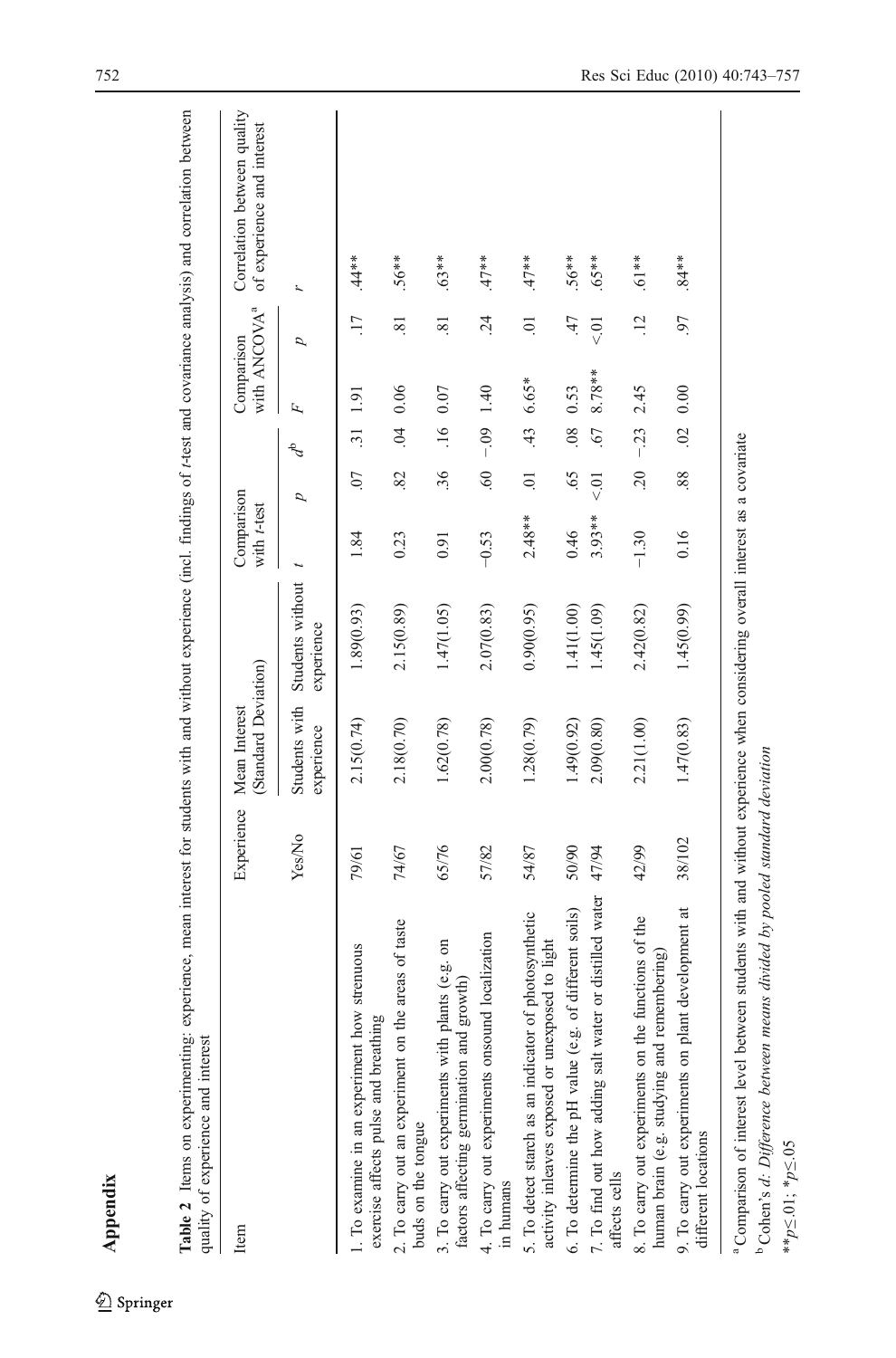| of experience and interest                                                                                                                                                                             |        |                                                  |                                              |                           |                    |                |                                                                                    |
|--------------------------------------------------------------------------------------------------------------------------------------------------------------------------------------------------------|--------|--------------------------------------------------|----------------------------------------------|---------------------------|--------------------|----------------|------------------------------------------------------------------------------------|
| ltem                                                                                                                                                                                                   |        | (Standard Deviation)<br>Experience Mean interest |                                              | Comparison<br>with t-test |                    | Comparison     | Correlation between quality<br>with ANCOVA <sup>ª</sup> of experience and interest |
|                                                                                                                                                                                                        | Yes/No | experience                                       | Students with Students without<br>experience | $\overline{d}$            |                    | $\overline{p}$ |                                                                                    |
| of onion cells, animal 94/46<br>. To prepare a specimen slide (e.g.<br>fat cell)                                                                                                                       |        | 1.59(0.97)                                       | $1.51(0.94)$ 0.43                            |                           | $.67$ $.08$ $0.02$ |                | $-89.62**$                                                                         |
| 2. Dissecting organs of a pig (e.g. lung, brain)                                                                                                                                                       | 67/71  | 2.12(1.07)                                       | 1.56(1.29)                                   | $2.77***$ < 01 .47 7.02** |                    | $\leq 01$      | $88**$                                                                             |
| 3. To prepare a specimen slide of a cross section of a leaf 65/72                                                                                                                                      |        | 1.27(0.93)                                       | 1.13(0.91)                                   | 0.88                      | 38 .15 0.22        |                | $.61**$<br>$\hat{q}$                                                               |
| Comparison of interest level between students with and without experience when considering overall interest as a covariate<br>Cohen's d: Difference between means divided by pooled standard deviation |        |                                                  |                                              |                           |                    |                |                                                                                    |
| ** $p \le 0.01$ ; * $p \le 0.05$                                                                                                                                                                       |        |                                                  |                                              |                           |                    |                |                                                                                    |

Table 3 Items on dissecting: experience, mean interest for students with and without experience (incl. findings of t-test and covariance analysis) and correlation between quality

<span id="page-10-0"></span>Table 3 Items on dissecting: experience, mean interest for students with and without experience (incl. findings of r-test and covariance analysis) and correlation between quality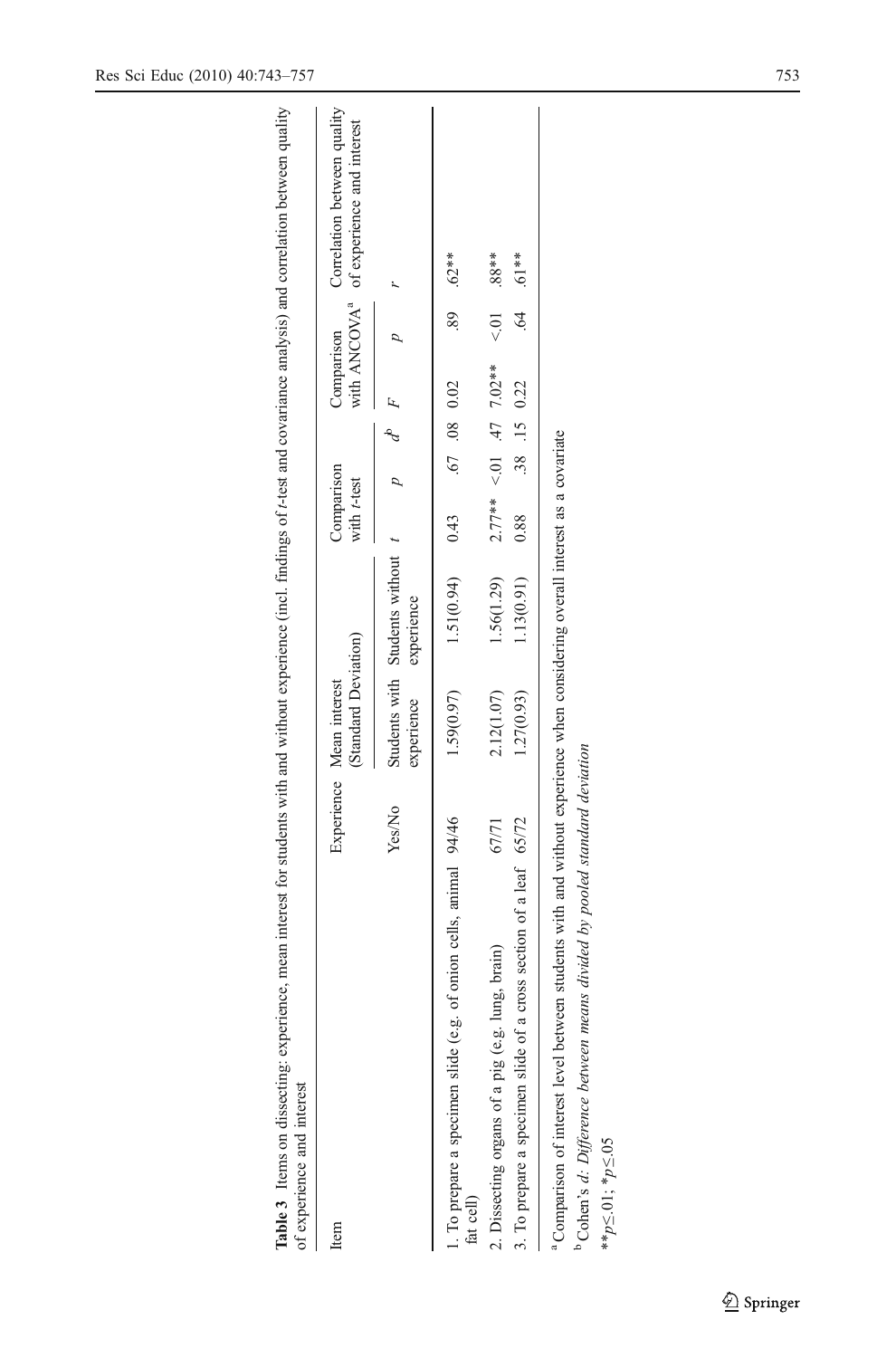| Item                                                                                                                                    | Experience | (Standard Deviation)<br>Mean interest |                                | Comparison<br>with t-test |                 |                | Comparison with<br>ANCOVA <sup>ª</sup> |                     | Correlation between quality<br>of experience and interest |
|-----------------------------------------------------------------------------------------------------------------------------------------|------------|---------------------------------------|--------------------------------|---------------------------|-----------------|----------------|----------------------------------------|---------------------|-----------------------------------------------------------|
|                                                                                                                                         | Yes/No     | Students with<br>experience           | Students without<br>experience |                           |                 | of             |                                        | p                   | r                                                         |
| . To examine cells under the microscope (e.g. of<br>waterweed, liver cells of a pig)                                                    | 90/51      | 1.70(0.91)                            | 1.42(0.95)                     | 1.69                      | 60              |                | $.30$ 1.55                             | 22                  | $.72***$                                                  |
| 2. To examine the cells of the mucous membrane in<br>the mouth under the microscope                                                     | 84/56      | 1.31(1.00)                            | 1.67(1.09)                     | $-2.00*$                  | 05              | $-.34$ 4.68*   |                                        | $\ddot{\mathrm{C}}$ | $.62**$                                                   |
| 3. To look at cross sections of leaves under the<br>microscope                                                                          | 73/66      | 1.40(0.94)                            | 0.91(0.87)                     | $3.17**$                  | $\leq$ .01      |                | $.548.66***$                           | $\frac{1}{2}$       | $59**$                                                    |
| 4. To look at single parts of a plant (e.g. stomata)                                                                                    | 68/71      | 1.30(0.94)                            | 0.97(0.96)                     | $2.03*$                   | $\rm 05$        | 35.            | 1.85                                   | .18                 | $.71**$                                                   |
| 5. To search for unicellular organisms under the<br>microscope (e.g. amoeba)                                                            | 65/74      | 1.69(0.98)                            | 1.51(1.03)                     | 1.08                      | 28              | $\frac{8}{18}$ | 0.70                                   | $\overline{4}$      | $.69**$                                                   |
| and temperature<br>microscope<br>6. To observe the influence of light<br>on unicellular organisms under the<br>(e.g. paramecium)        | 54/86      | 1.44(1.04)                            | 1.62(1.01)                     | $-0.98$                   | 33              | $-18$          | 2.82                                   | $\Xi$               | **64.                                                     |
| 7. To look at the flow of the cell plasma in plant cells<br>under the microscope                                                        | 54/86      | 1.57(1.00)                            | 1.37(1.03)                     | 1.14                      | 26              | $\ddot{5}$     | 0.25                                   | 62                  | $*887$                                                    |
| 8. To look at the cell division under the microscope<br>(e.g. of plants, unicellular organisms)                                         | 38/101     | 1.32(0.96)                            | 1.64(1.08)                     | $-1.64$                   | $\overline{10}$ | $-31$ 7.75     |                                        | $\overline{0}$      | $.53**$                                                   |
| <sup>a</sup> Comparison of interest level between students with and without experience when considering overall interest as a covariate |            |                                       |                                |                           |                 |                |                                        |                     |                                                           |

<span id="page-11-0"></span>

Table 4 Items on working with microscopes: experience, mean interest for students with and without experience (incl. findings of r-test and covariance analysis) and correlation Table 4 Items on working with microscopes: experience, mean interest for students with and without experience (incl. findings of t-test and covariance analysis) and correlation

\*\*p≤.01; \*p≤.05

\*\* $p \le 0.01$ ; \* $p \le 0.05$ 

b Cohen's d: Difference between means divided by pooled standard deviation

<sup>b</sup> Cohen's d: Difference between means divided by pooled standard deviation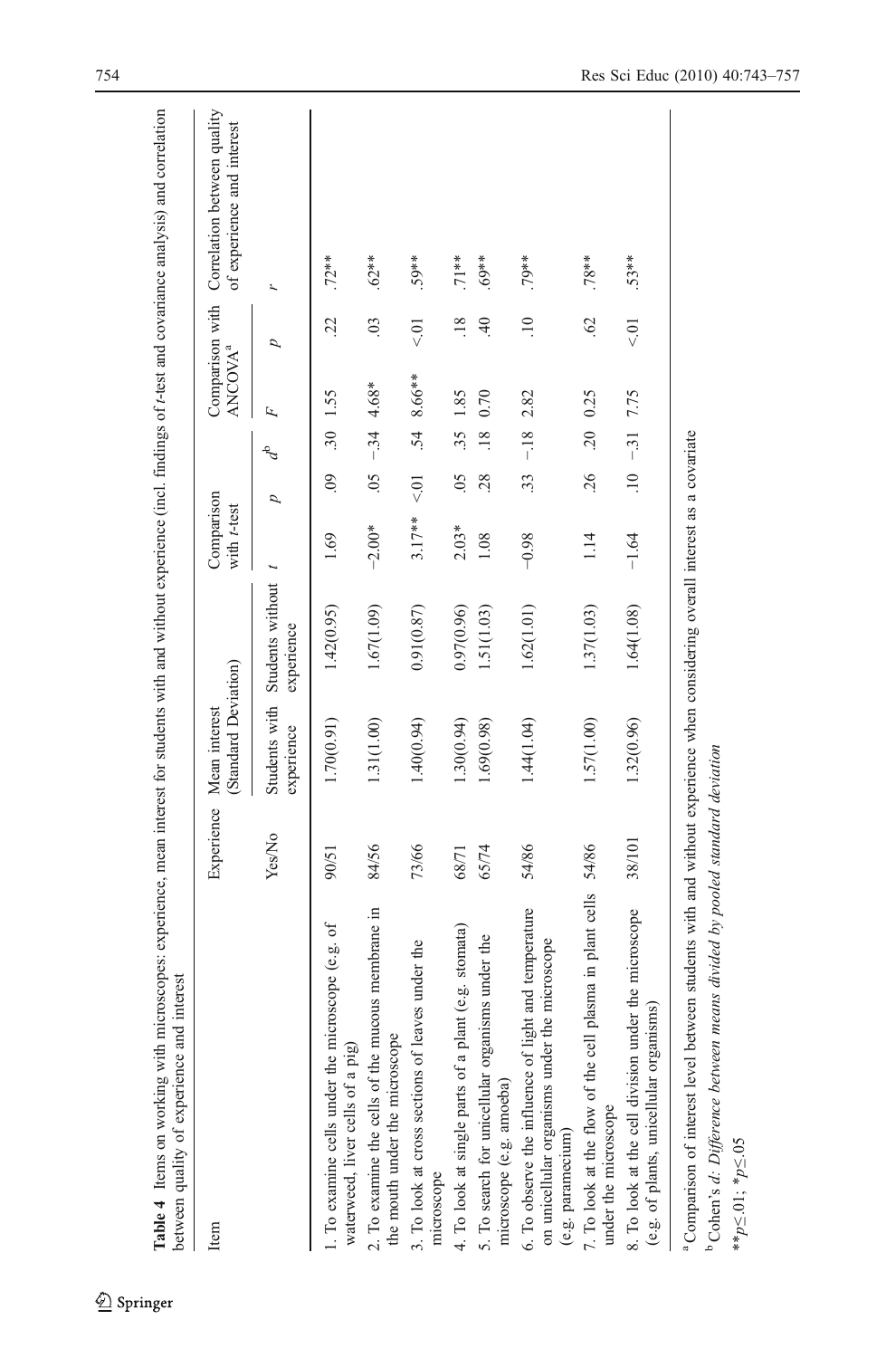| Item                                                                                                         | Experience | (Standard Deviation)<br>Mean interest |                                | Comparison<br>witht-test |                  |                | Comparison with<br>ANCOVA <sup>ª</sup> |                  | Correlation between quality<br>of experience and interest |
|--------------------------------------------------------------------------------------------------------------|------------|---------------------------------------|--------------------------------|--------------------------|------------------|----------------|----------------------------------------|------------------|-----------------------------------------------------------|
|                                                                                                              | Yes/No     | Students with<br>experience           | Students without<br>experience |                          |                  |                |                                        | ₽                |                                                           |
| $\frac{1}{2}$ in the<br>. To classify trees and shrubs (e.g.<br>surrounding area)                            | 87/49      | 1.01(1.03)                            | 1.02(0.92)                     | $-0.05$                  |                  | $-0.01$ 0.37   |                                        | $\overline{54}$  | $.71**$                                                   |
| 2. To assign flowers to their families                                                                       | 67/72      | 0.93(0.82)                            | 0.79(0.89)                     | 0.92                     | 36               | $\frac{16}{1}$ | 0.35                                   | 55               | $.56**$                                                   |
| 3. To classify local species of birds                                                                        | 56/82      | 1.32(0.88)                            | 1.27(1.02)                     | 0.32                     | 75               | $\rm 05$       | 0.10                                   | .75              | $.56**$                                                   |
| 4. To classify plant communities (e.g. on a lake)                                                            | 42/96      | .17(0.96)                             | 0.95(0.88)                     | $\overline{13}$          |                  |                | 0.42                                   | 52               | $.72***$                                                  |
| 5. To find out the names of local butterflies with<br>the help of a book                                     | 39/100     | 1.33(0.90)                            | 0.86(0.95)                     | $2.67**$                 | ιο<br>⊽          | ij             | 5.38*                                  | S                | $.63**$                                                   |
| 6. To classify lichen and moss                                                                               | 38/101     | 0.82(0.73)                            | 0.77(0.86)                     | 0.31                     | .76              | 06             | 0.12                                   | 73.              | $.62**$                                                   |
| 7. To classify mushrooms with the help of photos                                                             | 37/101     | 0.03(1.01)                            | 1.03(1.02)                     | $-0.01$                  | 99               | $\leq$ .01     | 0.03                                   | 86.              | $.65**$                                                   |
| rose family)<br>classify the<br>8. To develop a classification keyto<br>species and families of plants (e.g. | 36/104     | (.8(0.97)                             | 0.91(0.95)                     | $3.64***$                | $\sum_{i=1}^{n}$ | $\overline{0}$ | $9.42**$                               | $\sum_{i=1}^{n}$ | $.65**$                                                   |

<span id="page-12-0"></span>Res Sci Educ (2010) 40:743-757 755

\*\* $p \leq .01$ , \* $p \leq .05$ 

\*\* $p \le 0.01$ , \* $p \le 0.05$ 

b Cohen's d: Difference between means divided by pooled standard deviation

<sup>b</sup> Cohen's d: Difference between means divided by pooled standard deviation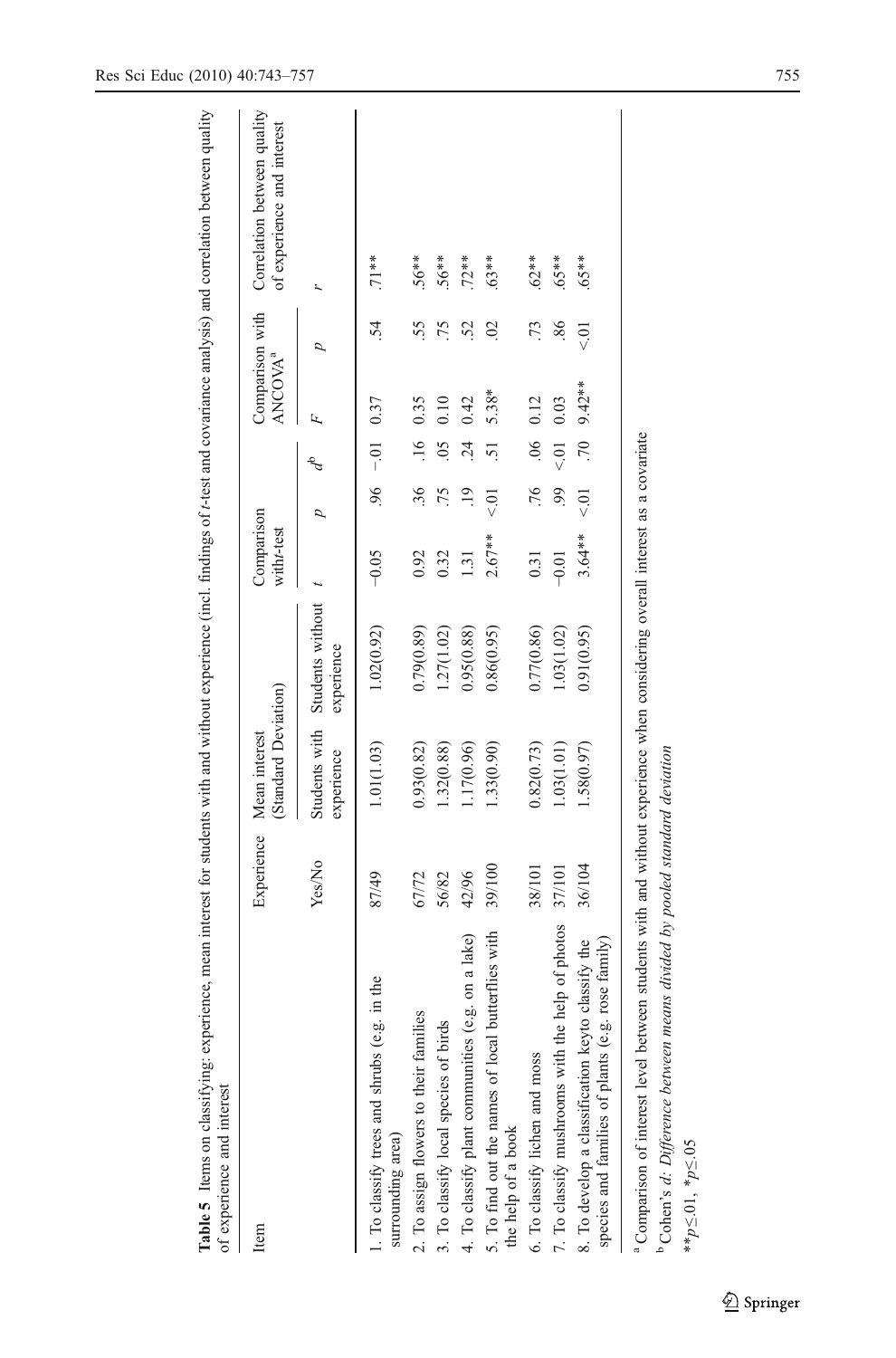#### <span id="page-13-0"></span>**References**

- Ato, T., & Wilkinson, W. J. (1986). Relationships between the availability and use of science equipment and attitudes to both science and sources of scientific information in Benue State, Nigeria. Research in Science & Technological Education, 4, 19–28.
- Bergin, D. A. (1999). Influences on classroom interest. Educational Psychologist, 34, 87–98.
- Bixler, R. D., & Floyd, M. F. (1999). Hands on or hands off? Disgust sensitivity and preference for environmental activities. Journal of Environmental Education, 30, 4–11.
- Cohen, J. (1992). A power primer. Psychological Bulletin, 112, 155–159.
- EU (2004). Europe needs more scientists. Report by the high level group on increasing human resources for science and technology in Europe. Retrieved June 26, 2009, from [http://ec.europa.eu/research/](http://ec.europa.eu/research/conferences/2004/sciprof/pdf/final_en.pdf) [conferences/2004/sciprof/pdf/final\\_en.pdf](http://ec.europa.eu/research/conferences/2004/sciprof/pdf/final_en.pdf)
- Franklin, S., & Peat, M. (2005). Virtual versus real: an argument for maintaining diversity in the learning environment. International Journal of Continuing Engineering Education and Life Long Learning, 15, 67–78.
- Gardner, P. (1985). Students' attitudes to science and technology: an international overview. In M. Lehrke, L. Hoffmann & P. Gardner (Eds.), Interests in science and technology education (pp. 15–34). Kiel: Institute for Science Education (IPN).
- Gardner, P., & Gauld, C. (1990). Labwork and students' attitudes. In E. Hegarty-Hazel (Ed.), The student laboratory and the science curriculum (pp. 132–156). London: Routledge.
- Gropengiesser, H., & Gropengiesser, I. (1985). Ekel im Biologieunterricht [Disgust in biology class]. Unterricht Biologie, 9, 40–42.
- Haigh, M. A. (1993). "Hands on–minds on": introducing openness into senior biology practical work. Research in Science Education, 23, 110–117.
- Hidi, S., & Renninger, K. A. (2006). The four-phase model of interest development. *Educational* Psychologist, 41, 111–127.
- Hoffmann, L. (2002). Promoting girls' interest and achievement in physics classes for beginners. Learning and Instruction, 12, 447–465.
- Hofstein, A., & Lunetta, V. N. (2003). The laboratory in science education: foundations for the twenty-first century. Science Education, 88, 28–54.
- Holstermann, N., & Bögeholz, S. (2007). Interesse von Jungen und Mädchen an naturwissenschaftlichen Themen am Ende der Sekundarstufe I [Gender-specific interests of adolescent learners in science topics]. Zeitschrift für Didaktik der Naturwissenschaften, 13, 71–86.
- Krapp, A. (2005). Basic needs and the development of interest and intrinsic motivational orientations. Learning and Instruction, 15, 381–395.
- Löwe, B. (1992). Biologieunterricht und Schülerinteresse an Biologie [Biology education and students' interest in biology]. Weinheim: Deutscher Studienverlag.
- Lumpe, A. T., & Oliver, J. S. (1991). Dimensions of hands-on science. The American Biology Teacher, 53, 345–348.
- Middleton, J. A. (1995). A study of intrinsic motivation in the mathematics classroom: a personal constructs approach. Journal for Research in Mathematics Education, 26, 254–279.
- Moneta, G. B., & Csikszentmihalyi, M. (1996). The effect of perceived challenges and skills on the quality of subjective experience. Journal of Personality, 64, 275–310.
- National Association of Biology Teachers [NABT] (2005). Role of laboratory and field instruction in biology education. NABT Position Statement. Retrieved November 19, 2008, from [http://www.nabt.org/sites/S1/](http://www.nabt.org/sites/S1/index.php?p=67) [index.php?p=67](http://www.nabt.org/sites/S1/index.php?p=67)
- Nott, M., & Wellington, J. (1996). When the black box springs open: practical work in schools and the nature of science. International Journal of Science Education, 18, 807–818.
- Pekrun, R., Goetz, T., Titz, W., & Perry, R. P. (2002). Academic emotions in students' self-regulated learning and achievement: a program of qualitative and quantitative research. *Educational Psychologist*, 37, 91–105.
- Renner, J. W., Abraham, M. R., & Birnie, H. H. (1985). Secondary school students' beliefs about the physics laboratory. Science Education, 69, 649–663.
- Rheinberg, F., Vollmeyer, R., & Rollett, W. (2000). Motivation and action in self-regulated learning. In M. Boekarts, P. R. Pintrich & M. Zeidner (Eds.), Handbook of self-regulation (pp. 503–528). San Diego: Academic.
- Rutherford, F. J. (1993). Hands-on: a means to an end. *Project 2061 Today, 3*. Retrieved June 13, 2008, from [http://www.project2061.org/publications/2061Connections/archive.htm.](http://www.project2061.org/publications/2061Connections/archive.htm)
- Schiefele, U. (1991). Interest, learning, and motivation. Educational Psychologist, 26, 299–323.